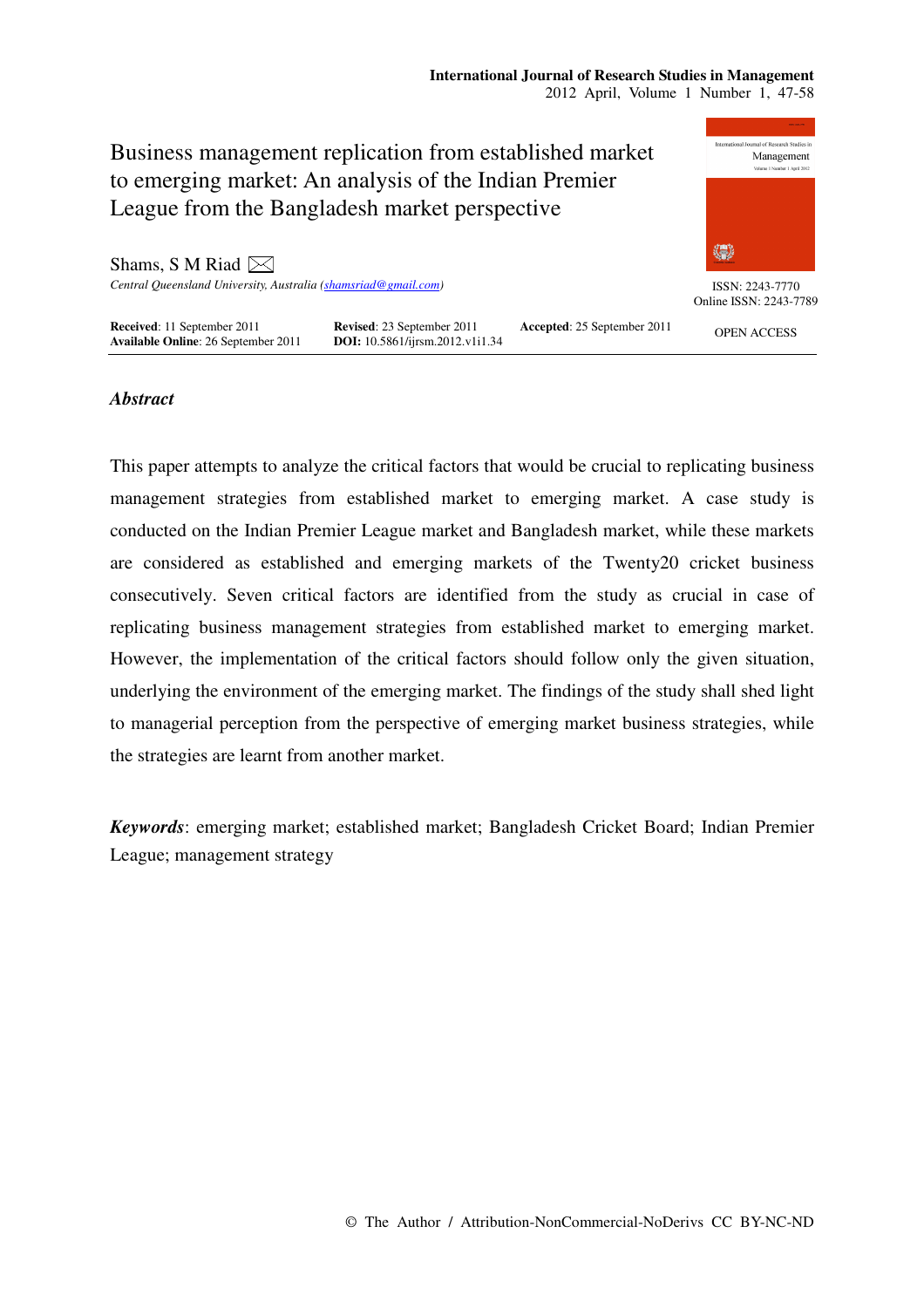# **Business management replication from established market to emerging market: An analysis of the Indian Premier League from the Bangladesh market perspective**

#### **1. Introduction**

Indian Premier League (IPL) provides a paradigm shift approach of cricket marketing in global cricket industry (Shams, 2011a). IPL not only has established the benchmark in cricket marketing, but also ensures high cricketers' salary, prolific engagement of all associated stakeholders and a solid financial platform. IPL is based on the Twenty20 format of international cricket and adapted the marketing practices of English Premier League (EBL) and American National Basketball Association (NBA). The combination of the Twenty20 cricket with the marketing strategies of EBL and NBA emerges as prolific in terms of popularity, market acceptance and revenue generation through cricket business, while popularity of the traditional format (test cricket and one day international) of the game is decreasing (Shams, 2011b). Moreover, the Twenty20 cricket brings the opportunity for the cricket world to promote the game in global level (Miller, 2009; Meher, 2009). As a result, the IPL management is also promoting the concept to other cricketing nations and International Cricket Council (ICC) in order to reach in the next level by introducing a global champion's league comprising of the champion teams of the each nation's domestic league (Vaishnav, 2009).

From this context, a case study has been conducted on IPL, with the aim of realizing how the IPL business concept would be meaningful in another market. Bangladesh market has been considered as emerging market for the Twenty20 cricket business, while the IPL market signifies its relevancy as an established market of the business. The popularity of the game in Bangladesh provides a favorable platform for the study in order to analyze the IPL business model from Bangladesh market perspective. Seven critical factors are identified from the study as significant for replicating business management strategies from established market to emerging market. However, the identified critical factors play a significant role in emerging market business strategies, especially while the strategies are learnt from another market; the implementation of the factors should follow only the given situation, underlying the market environment of the emerging market.

#### **2. Aim and methodology**

This research adopts a case study research methodology as an interpretive study. The fundamental aim of the study is to realize the potential of IPL business model in other cricketing nation, such as in Bangladesh. A further concern of the study is to be familiar with the market environment of the Bangladesh cricket in order to compare the viability of the IPL business model from Bangladesh market perspective.

The research utilizes the documents and/or contents review as data collection method for the content analysis of previous studies and media reports associated with IPL and Bangladesh cricket. Considering the area of the inquiry, the case has been presented in a descriptive narrative style. A pattern is identified for presenting the case and relevant issues, concepts and variables (IPL business practices) identified from the case have been analyzed through insight, intuition and impression for comprehending whether the identified issues, concepts and variables are pertinent to the area of inquiry (potential of IPL business model from the Bangladesh market perspective) by direct interpretation and or naturalistic generalization. Such a case analysis and synthesis approach has been adapted from the findings of Hamilton (1980), Hartley (1994, 2004), Dey (1995), Stake (1995, 2000, 2003), Creswell (1998), Gomm, Hammersley, and Foster (2001), Stavros (2005), and Yin (2003, 2009).

#### **3. Background of the Indian Premier League (IPL)**

The IPL has established a benchmark of cricket marketing in the global cricket industry just within first two seasons of its operation (Shams, 2011a). This section highlights the analysis of Shams (2011a, 2011b) in order to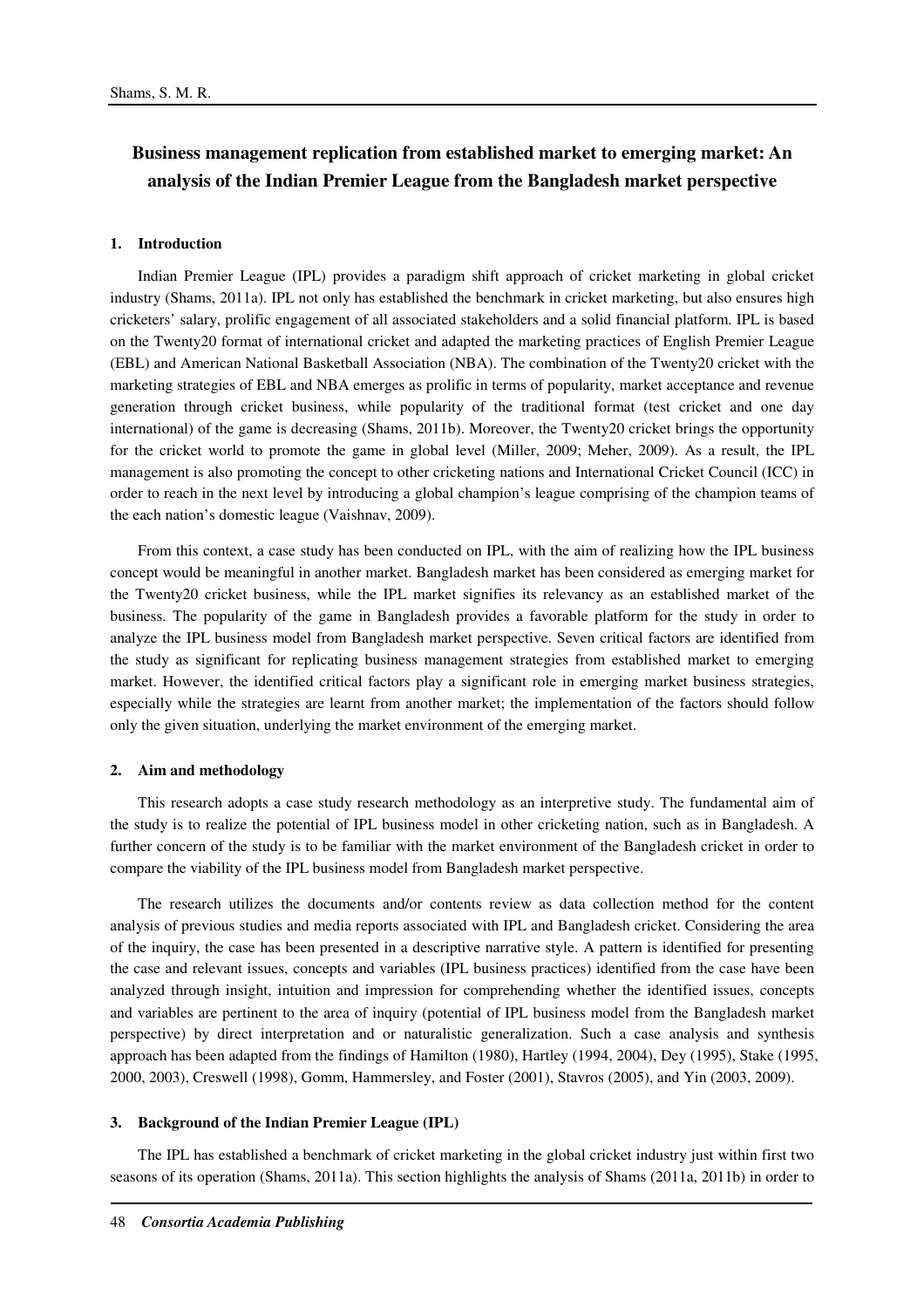demonstrate IPL's benchmark position in the global cricket industry. The IPL is a franchisee-based professional cricket league of India based on Twenty20 cricket, the shortest version of international cricket (Indian Premier League Cricket, 2009). Because of the huge financial platform that the IPL has built during its initial days and its further potential, the IPL has been mentioned throughout the cricket industry as the billion dollar baby (Rawnak, 2008), miracle in cricket history (Merinews, 2008), IPL money making: all gainers and no losers (Tarafdar, 2009) and so forth. According to European business and financial columnist Jonathan Squirrell (2009), the Twenty20 format of the game and its proper marketing in IPL assured the financial security of the game. Moreover, IPL has placed the Board of Control for Cricket in India (BCCI) in the top one hundred and seventy corporate entities in the world in terms of revenues (Home of IPL Cricket, 2009).

The average audience attendance in the first ever Twenty20 tournament was highest in England for a county cricket match since 1953 (The Twenty20, 2003). Lalit Modi, the former vice-president of BCCI, used the Twenty20 format of the game along with the marketing concept of EBL and the NBA of America in 2007 to launch a professional cricket league in India. Later, within the first two seasons of the league in 2008 and 2009, the IPL has established itself as world's most revenue generating domestic cricket tournament, which is run by BCCI and approved by International Cricket Council (IPL History, n.d.; Maurya, 2009).

'*The inaugural IPL is one of the richest domestic cricket tournaments in the world*' (Maurya, 2009, p. 7). Also, it has been already praised by the world's top most professional cricketers as their ultimate destination to showcase their performance because of the incredible money that the IPL offers to the cricketers.

*In an annual poll of the sixteen current players, conducted by the Professional Cricketers' Association, UK, eight said they are happy to cut short their national careers and play in the multi-million-dollar Twenty20 league in India* (Maurya, 2009, p. 8).

According to Australian national cricketer Brett Lee (2008, n.p.n.p.), 'the cash-rich Twenty20 venture has created history in the game'. Again, Sharma, the sports columnist of Melbourne (2008, n.p.) described, the 'IPL may make Aussie cricketers' richest sports stars in Australia'. 'According to retired Australian cricketer Adam Gilchrist, IPL outshone even the Sydney Olympic Games' (Maurya, 2009, p. 8). Andrew Flintoff has confirmed that he has rejected the offer of a contract with the England and Wales Cricket Board (ECB) to play in IPL (Miller, 2009).

*An ECB spokesman said that Flintoff's decision would require careful consideration, and that the board would digest the news. When fit, Flintoff remains an integral part of England's team,*  and he himself has stated he wants to play until the 2015 World Cup (Miller, 2009, n.p.).

IPL has renewed its 2008's US \$1.026 billion dollar ten year broadcasting contract with World Sports Group (WSG) and Sony in 2009 on US \$1.64 billion dollar for the rest of the nine years (Patil, 2009), which shows IPL's significant financial growth in just one year, although the league has established the benchmark of revenue generation, cricketers' salary and financial foundation too in the world cricket. In the first season of 2008, IPL earned Indian Rs 3,500,000,000 (IPL Season Two, 2009). Neither the IPL nor the commercial partner WSG and Sony are disclosing the exact figure of the profit from season two in 2009 (IPL Season Two, 2009), but the IPL business partners' comment indicates that IPL should have earned more profit from its second season in 2009 than the first season as the WSG and Sony described their second season's profit as, 'we have increased our profit significantly over the last year, but can't disclose' (IPL Season Two, 2009, n.p.). Consequently, IPL's profit in general should be increased more in second season than the first season as IPL has gained a higher contract with the WSG and Sony for broadcasting right and moreover the selling of broadcasting right is just one of the eight major earning sources of IPL (Shams, 2011b).

On the viewership front, IPL even outplayed the English Premier League (EPL) (Muralidharan, 2009). Furthermore, the second season of the IPL in 2009 has been more successful in South Africa instead of India (BBC, 2009) as all of the franchisees earned profit from the second season, whereas only two franchisees were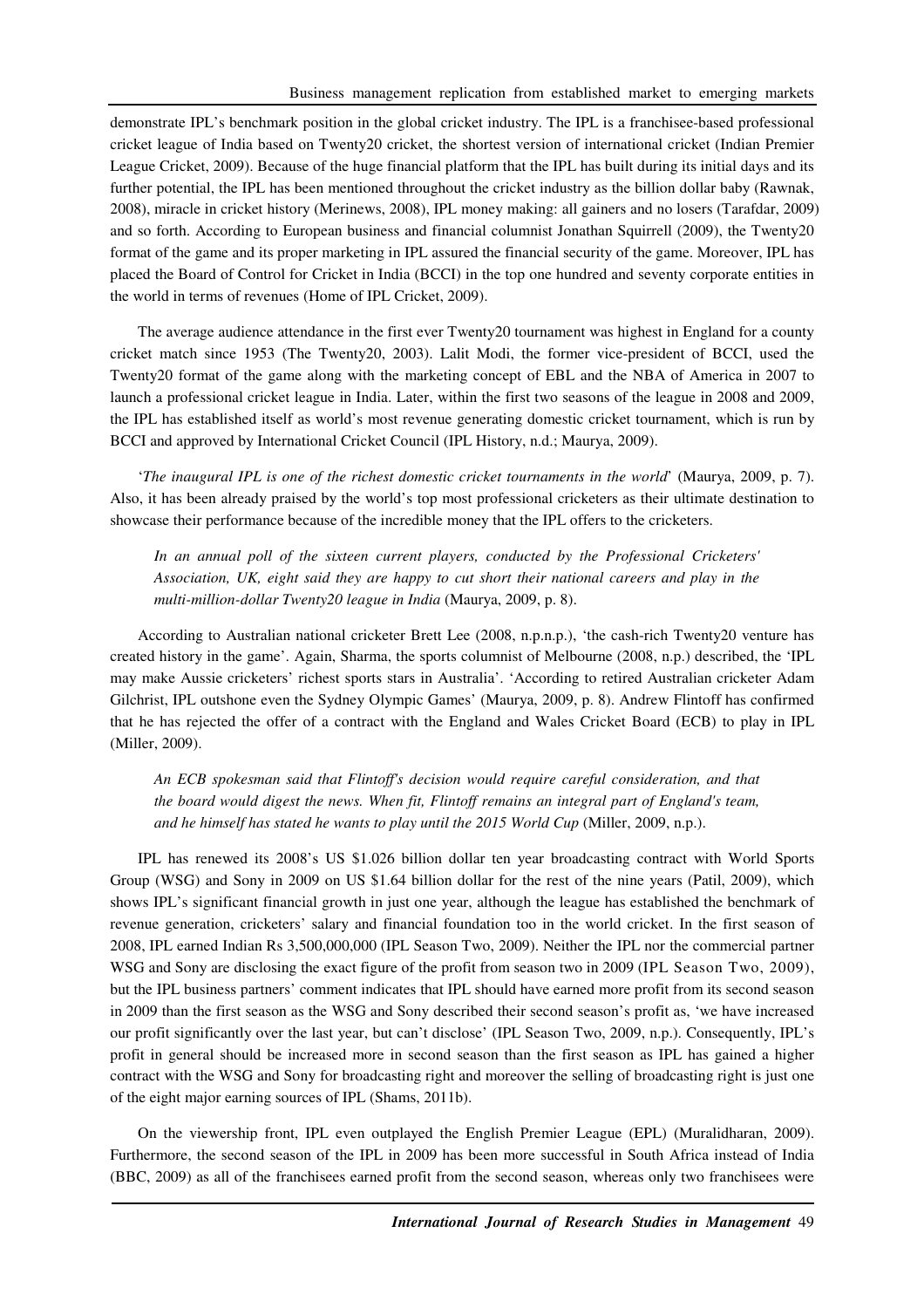able to earn profit from its inaugural 2008 season (Patil, 2009; UNP, 2009). From this perspective, IPL has grown from a domestic league to an international presence just within one year.

On the other hand, due to the nature of the IPL's initial contract with its various stakeholders, IPL's recession proof minimum annual profit can be calculated for up to the first ten years (Marketing Teacher, 2009; Incredible Marketing Success, 2009; A Dummies Guide to IPL, 2009; Mahadik, Prasad, Tawde, & Lyer, 2009).



*Figure 1*. The Minimum Projected profit of IPL for first ten seasons (*Source*: Mahadik et al., 2009)

Consequently, the IPL concept has proved its global acceptance, opportunities and revenue acceleration pattern as a paradigm shift in global cricket marketing. All of the franchisees have already started to make profit just from the second season of IPL in 2009 (Patil, 2009). Rajasthan Royals already have decided to float some equity in the market and get listed on the stock exchange. On the other hand, the IPL itself as a 'golden egg spreader' has been starting to make huge profits since their inaugural season. In 2007, just after making the contracts with the stakeholders and even before 2008 as IPL's first season, BCCI's profit from only IPL was (Mahadik et al., 2009) US \$87.5 million where the rest of the ventures of BCCI earned US \$58.75 million profit for the year.

# **4. Brief background of the Bangladesh Cricket**

When tigers roar, the whole world hears. Tiger is the adorable name of the Bangladesh cricket team (The Daily Star, 2007). Tiger Fan Club shows their fascinating presence in cricket venues throughout the world especially when Bangladesh plays. When Bangladesh national flag flies all over the world due to cricket, no doubt it promotes Bangladesh. Moreover, the success in cricket brought lot of international supporters of Bangladesh from all over the world. During the world cup-2007 West Indians turned into Bangladesh's supporter.

*The Bangladesh team became the celebrity group everyone wants a piece of. Even the normally easy-going Taj Restaurant, where the Tigers usually had their dinner, had to be closed off for public because of the excitement and rush the Bangladesh team evoked on reaching there. People stood up and applauded on the streets, some managed Bangladeshi flags from God know where. People scurried for autographs of as the team waited to board a flight. A handshaking distance away the South African players were seated. Hardly anyone approached them* (The Daily Star, 2007, n.p.).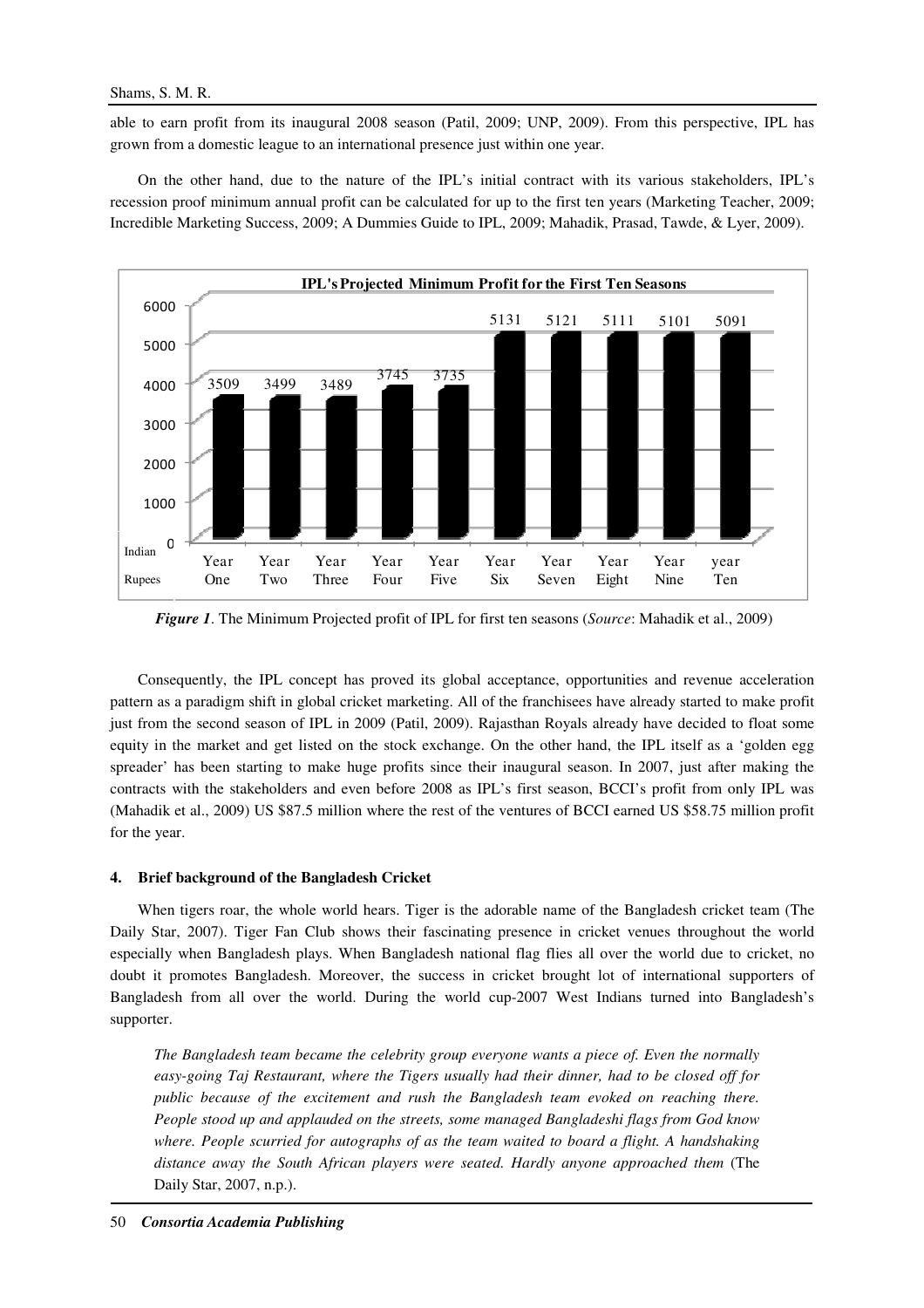Bangladesh has a long background of cricket (Bangla Cricket, 2006; History of Bangladesh Cricket, 2010). Bangladesh Cricket Board (BCB) is the custodian of cricket in Bangladesh. Cricket's enormous popularity with the Bangladeshi people has produced a mood of optimism (Bangladesh National Cricket Team, 2010). Reuters reported about the popularity of cricket in Bangladesh as: The Bangladesh cricket team's entry into the second round of the World Cup-2007 sparked wild celebrations around the country. The celebrations even outstrip and look like other national festival. Bangladeshis are passionate about cricket and whenever Bangladesh wins they celebrate the success (Southasiabiz, 2007). The young generation has great motivation on cricket. '*Once upon a time, football (soccer) was the premier game in Bangladesh before it was supplanted by cricket in the last ten or fifteen years among this generation*' (The Daily Star, 2006, n.p.).

On the other hand, the former *Captain Habibul Bashar* and the former coach *Dave Whatemore* of Bangladesh have described that they hope Bangladesh will become a serious cricketing contender in a few years (Shams, 2011b). Bangladesh's Under nineteen team, the stepping stone before the International Test scene, regularly performs well against established Test nation's under nineteen teams. In the Under Nineteen Cricket World Cup, now days, Bangladesh participates as one of the favorites to win the title (Bangladesh National Cricket, Team, 2010). Therefore, the popularity, motivation and potential of cricket in Bangladesh extend an opportunity to introduce an IPL format of Twenty20 domestic cricket league in Bangladesh, with the aim of flourishing the latent potential of Bangladesh cricket by facilitating prolific management of cricket business, creative utilization of resources and subsequent engagement of all associated stakeholders of BCB.

## **5. Analysis, findings and discussion**

Seven key issues are identified from the analysis of this study as critical factors of business management replication from established market to emerging market. The factors are:

- $\triangleright$  Market potential;
- $\triangleright$  Product development potential;
- Relevant common feature of the established and the emerging markets;
- Relevant prior exposure of the emerging market;
- $\triangleright$  Implication of market relationship;
- $\triangleright$  Cultural issues of the established and the emerging markets;
- $\triangleright$  Endorsement and interest of the established market

The collected data has been synthesized here by direct interpretation and or naturalistic generalization approach of qualitative data analysis, suggested by Stake (2000, 2003). The seven critical factors are analyzed in the sub-section 5.1 to 5.7 of this paper by synthesizing the data, collected from the IPL and its market, and the Bangladesh market, while considering the IPL's market as established market of the Twenty20 format of cricket business, and Bangladesh market as an emerging market of the business.

#### *5.1 Market potential*

The popularity, enthusiasm and potential of cricket as a sport in Bangladesh is already cross-referenced in the section 4, which provides the primary anticipation and optimism of Twenty20 cricket as a business, in order to market it similar to IPL in Bangladesh.

#### *5.2 Product development potential*

The people of Bangladesh have much less entertainment and leisure activity alternatives. In recent years,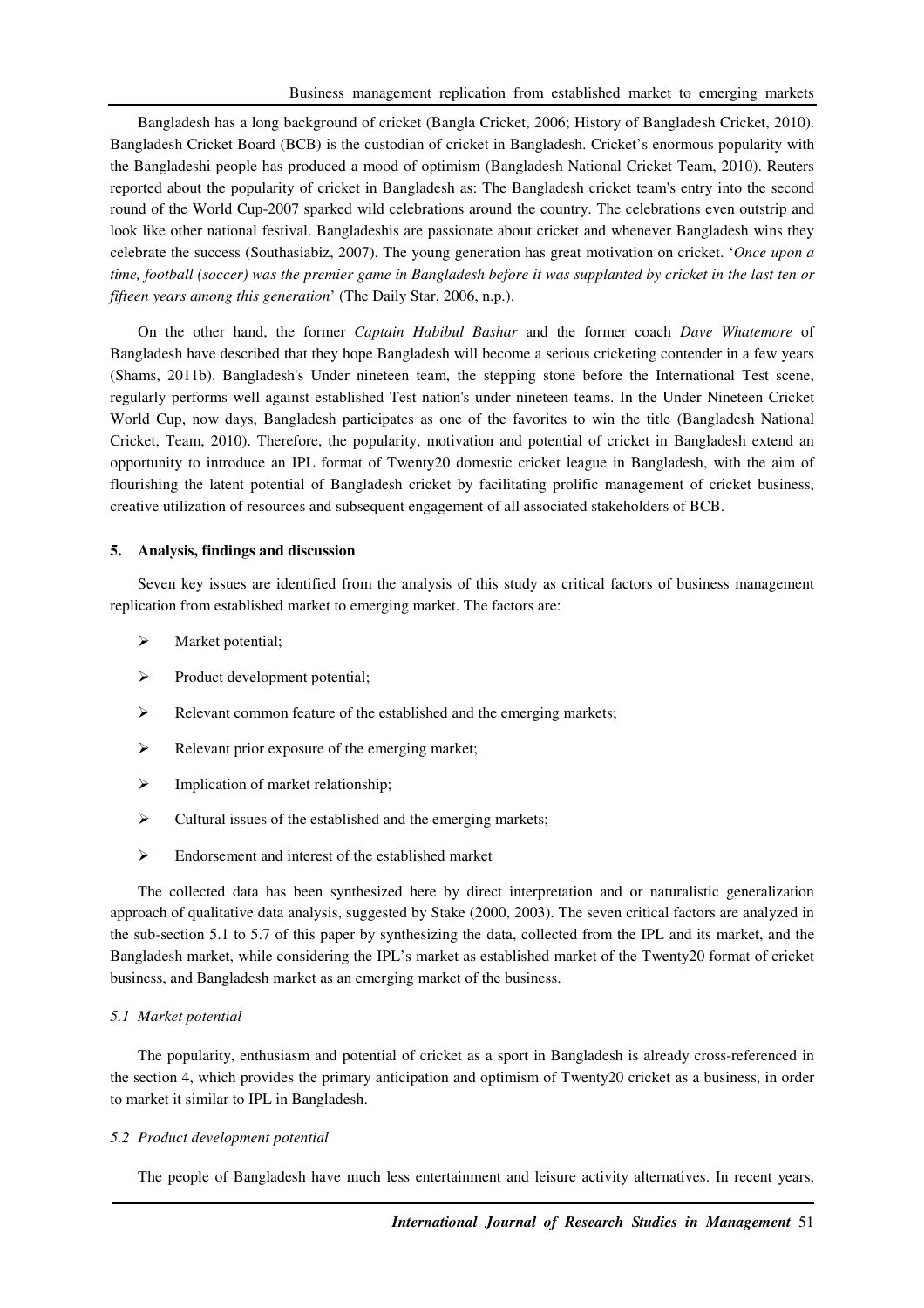some builders, event and entertainment companies, have started to utilize the gap in the market by delivering some alternate sort of entertainment and leisure activities. SM Kamaluddin (2009), chairman of the Concord group, the builder and developer company, explained his company's opportunity to gain from the Bangladesh market as 'the company is looking to address the problem of lack of entertainment facilities in the country' (n.p.), when they are trying to develop some alternate entertainment and leisure activity venue in Bangladesh to clutch the cream from the market. On the other hand, the IPL concept of cricket marketing provides enormous entertainment to the cricket loving people as the IPL has earned the comment as 'IPL is India's favorite entertainment source' (Cricket360, 2009, n.p.). Therefore, BCB has the opportunity to gain the advantage from the under-developed entertainment and leisure industry of Bangladesh by launching a domestic cricket league like IPL, which can be an alternative source of entertainment and leisure activity for Bangladeshis. Since, Bangladeshis are passionate about cricket (Shams, 2011b), BCB could utilize the opportunity from the untapped entertainment market of Bangladesh by developing and offering a Twenty20 cricket league, with the blend of musical band performance, celebrity endorsement and/or other performing arts like IPL (Shams, 2011b), with an aim of meeting and exceeding the gap of the entertainment market.

#### *5.3 Relevant common feature of the established and the emerging markets*

Four relevant common features of the IPL's market and the Bangladesh market are identified, which are (Shams, 2011b):

## 5.3.1 Duration and timing of a Twenty20 match

The duration and timing of IPL's match provide another convenient reason to get success by marketing cricket, similar to the IPL business model. Because of the Twenty20 format, each of the matches of the IPL lasts three and half hours, which is very convenient for the crowds to attend and enjoy the thrill of cricket compared to the traditional longer versions of cricket. Moreover, like IPL (Shams, 2011b), BCB can consider the prime time for the crowds as weekday evenings and weekend afternoons to schedule the matches to play so that crowds could enjoy the match during their convenient time.

#### 5.3.2. Commercial opportunity

The proposed league for Bangladesh like IPL provides enormous opportunity of revenue generation for BCB, as the critic of IPL mentioned as *'IPL-a true corporate business*' (Reddy, 2009, n.p.). Also, there is likely benefit for the franchisees of the BCB's proposed league. The IPL model brings appeal to gain more sponsorship for different sectors of the cricket business, business partnership and promotional options for BCB (Shams, 2011b).

## 5.3.3. Nurturing local talents

The IPL model provides the opportunity for the local players and under-22 year old players to play with world best cricketers (Shams, 2011a, 2011b), which helps them to gain big match temperament, as well as, additional tips from the best players to enhance and showcase their cricketing skills. Therefore, the league like IPL could provide the opportunity for BCB to nurture and develop the local players too.

## 5.3.4. Promotional perspective

IPL always promoted music and entertainment along with cricket. Musical bands perform in IPL matches to extend crowds' entertainment (Deccan Chronicle, 2011). Simultaneously, IPL has been using the Bollywood (Indian Film Industry) glamour along with cricket to promote the league. Bollywood has a huge appeal in India like cricket (Adarsh, 2009). IPL has been using the Bollywood glamour along with cricket to promote the league. The IPL management and all IPL franchisees signed Bollywood stars for promotion. The IPL obsession in India boomed on the stratosphere once the Bollywood stars joined IPL's promotion (Shams, 2011b). The glamorous promotion like the celebrity endorsement and musical band's performance during the break in a match may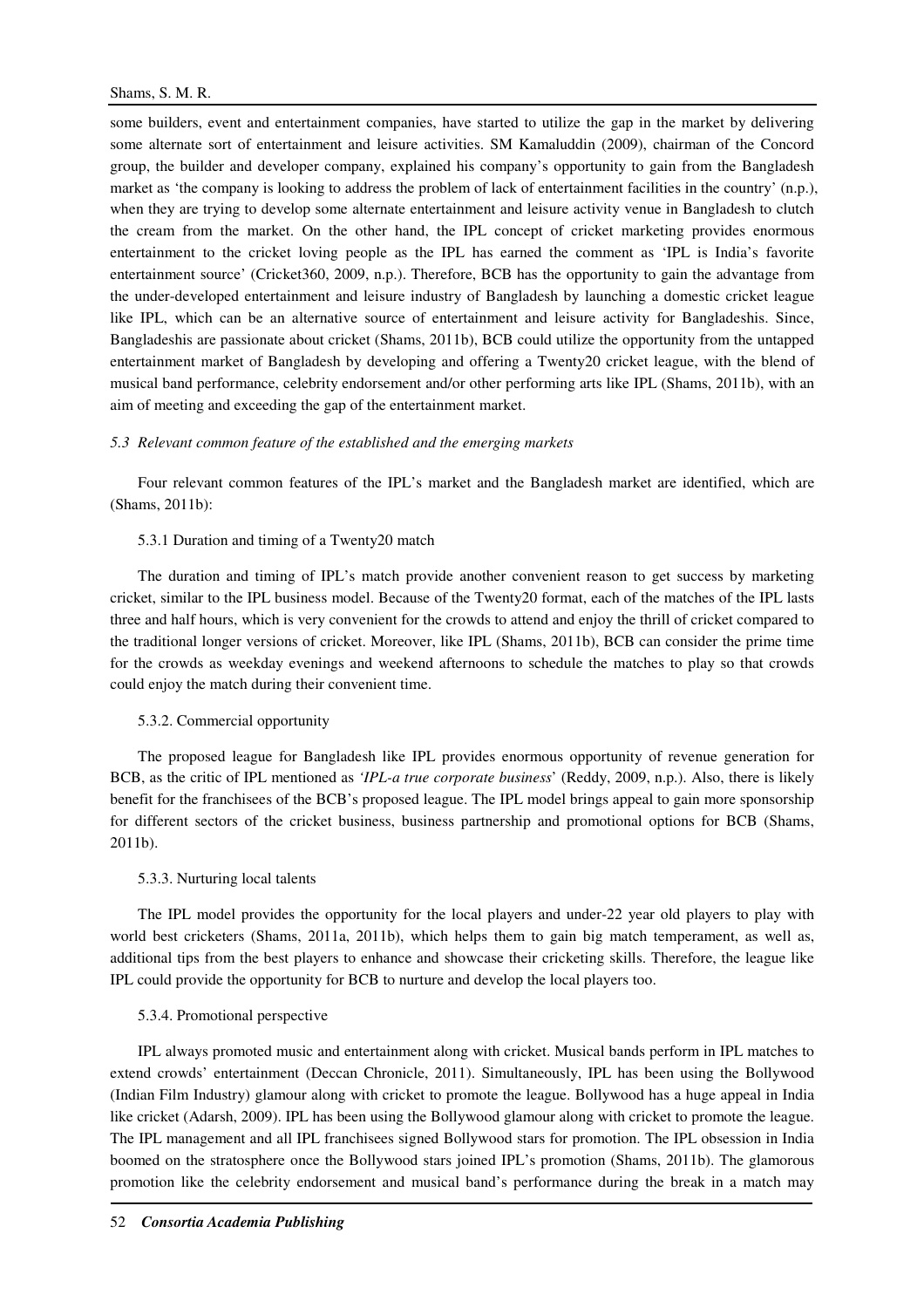ensure crowds' aspiration along with the cricket.

These four features of IPL is established as four of their many success factors in order to develop a successful cricket business, along with further development of cricket as sport in India (Shams, 2011b). Furthermore, BCB could utilize these four factors lucratively in order to gain success from a domestic Twenty20 cricket league, similar to the IPL. Therefore, the appropriate utilization of the relevant common feature of the established and emerging markets would reinforce the business management replication opportunity in emerging market, if the feature can be verified as viable for the emerging market, whereas the features are already established as success factors in the established market.

#### *5.4 Relevant prior exposure of the emerging market*

Limited exposure of BCB has been identified in terms of organizing cricket business like IPL, which are:

#### 5.4.1. Familiarity with the Twenty20 league

BCB is already in a step forward to launch a country wide Twenty20 professional cricket league like IPL. Since, there are two Twenty20 cricket tournaments that have already been started in Bangladesh. Among them, the 'Bigboss T20 Championship' is organized by BCB as a Dhaka (the capital of Bangladesh) metropolitan based club cricket and the 'Port City Cricket League (PCL)', organized by Chittagong Divisional Sports Association as a Chittagong (the second major city of Bangladesh) based club cricket, approved by BCB. Both tournaments' inaugural season was 2009 (Bangladesh Cricket, 2009; Majumder, 2009). Consequently, BCB has some sort of experience to organize Twenty20 cricket league, which would be an advantage to launch a country-wide Twenty20 cricket league like IPL, although only the cricket clubs participate the 'Bigboss T20' and the 'PCL' instead of any franchisee based full professional cricket team like IPL.

#### 5.4.2. Cricket auction in Bangladesh market

The PCL introduced the concert of auction in Bangladesh cricket in 2009 for the first time (The New Nation, 2009), although the PCL's auction is concerned only with the players' auction instead of franchisee auction. As a consequence, the country-wide Twenty20 cricket auction like IPL will not be very unusual for BCB.

# 5.4.3. Potential of Twenty20 cricket in Bangladesh market

The inaugural seasons of both the 'Bigboss T20' and the 'PCL' have received enormous popularity in the market and success in terms of revenue generation (Molla, Das, & Ahamed, 2009). Consequently, BCB can get optimism in terms of popularity for introducing the proposed country-wide Twenty20 cricket league like IPL.

#### 5.4.4. Corporate culture in Bangladesh cricket

BCB already has had experience to run a 'Domestic Corporate Cricket League', which is a capital based fifty over one day match tournament. The participants of the Corporate Cricket League (2007) are twelve corporate houses of Bangladesh. The corporate houses pay the top players to own the league's title (Bangladesh Domestic Season, n.d.). Consequently, BCB has already made another step forward to work with corporate houses and top business owners as a prospective franchisee of the BCB's proposed country-wide Twenty20 cricket league. Such an exposure of BCB to work with corporate houses would be beneficial for BCB to run a country-wide franchisee based cricket league like IPL, as the critic of IPL mentioned that '*IPL-a true corporate business*' (Reddy, 2009, n.p.).

#### 5.4.5. Local exposure of cricket broadcasting

The Bangladeshi television channels already have gained experience in live cricket telecasting, which demands much more technical skill and resources than most other sports (Majumder, 2009; The New Nation, 2009). As per ICC (2011) cricket rating, Bangladesh is number ninth test country among ten test countries and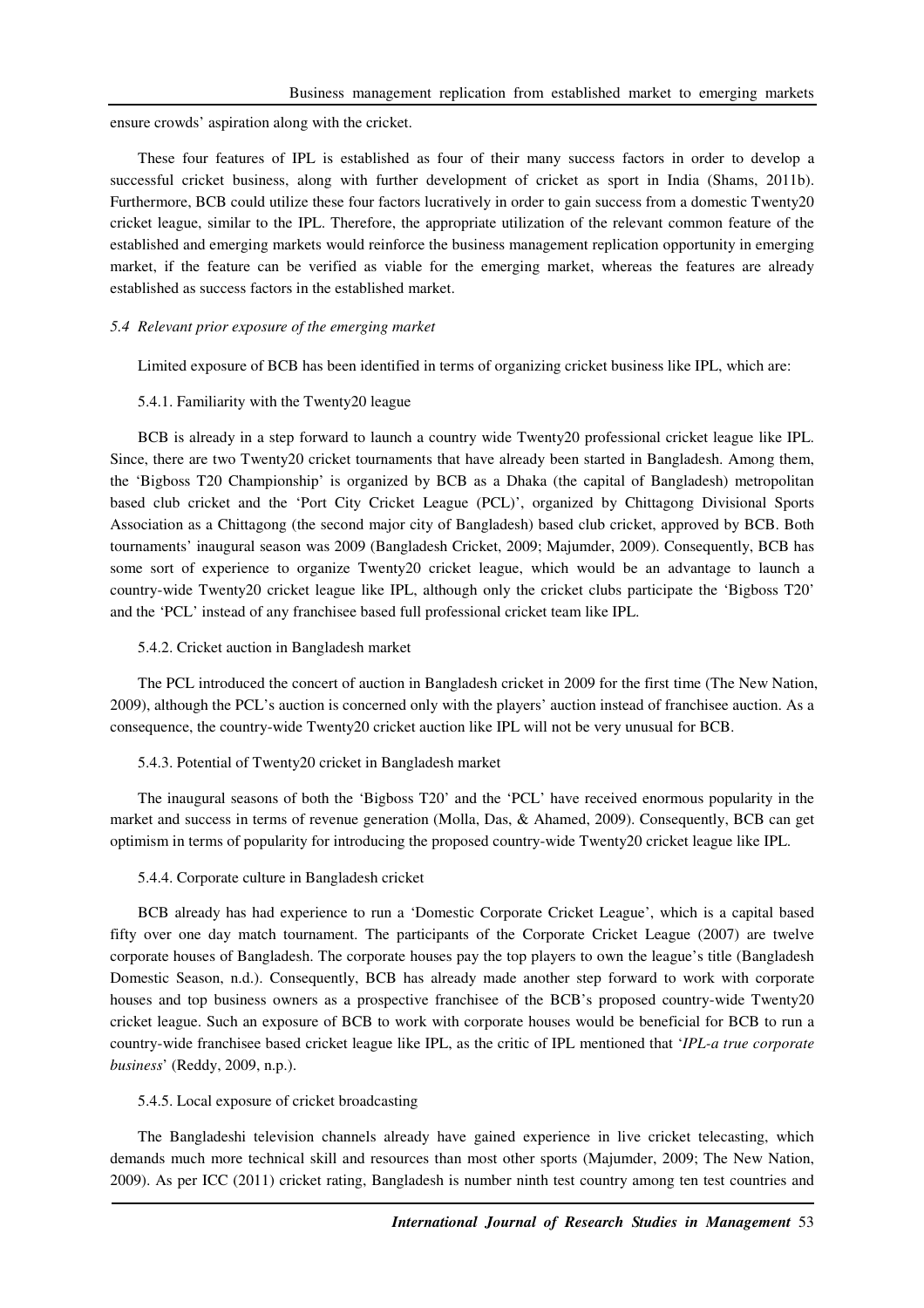# Shams, S. M. R.

number ninth one day international country among thirteen one day international countries. Consequently, if the international broadcasters do not show interest to telecast one of the weakest cricket country's domestic cricket because of less interest on the international media or because of not having a market among the viewers' of Bangladesh's domestic cricket or for any other reason, then BCB can still utilize the domestic channels to ensure the live telecast of the proposed league as the local TV channels are also paying (Majumder, 2009) a significant amount of money to the host to telecast cricket.

Consequently, such cricket business exposures of BCB, pertinent to the IPL business model would be a distinctive advantage for BCB to establish, maintain and enhance the paradigm shift cricket business concept of IPL in Bangladesh (Shams, 2011b).

# *5.5 Implication of market relationship*

The most common branding aspect of IPL franchisee is '*city based naming*' of the franchisees. Everyone has some soft corner, feelings, and emotions about their hometown. Some historical quotations have been quoted below from Think Exist (2009, n.p.), a quote and quotation website.

*When you finally go back to your old hometown, you find it wasn't the old home you missed but your childhood* (Ewing, 2001)*.* 

*America is my country and Paris is my hometown* (Stein, 1946).

*An ardent supporter of the hometown team should go to a game prepared to take offense, no matter what happens* (Benchley, 1945)*.* 

The IPL has used these hometown relationships based emotions and a feeling in their branding strategy so creatively like soccer does abroad (Manutd, 2009). The IPL's franchisees are named after the various regions' major cities of India, which accelerates the IPL's exhilarations among the mass people of India from the regionalism or regional spirit too (Reddy, 2009). Thus, the regionalism of the IPL's team becomes one of the causes for IPL's popularity. Similarly, BCB can choose the names of the major cities of Bangladesh as names for the franchisees of BCB's proposed country wide Twenty20 cricket league to spread up the spirit of the league among the mass people from the viewpoint of hometown relationship.

# *5.6 Cultural issues of the established and the emerging markets*

Most importantly, the culture, ethnical background, life-style, socio-economic environment of two neighboring countries (Bangladesh and India) provide an inspiring platform to launch the country-wide Twenty20 cricket league like IPL in Bangladesh. Bangladesh and India as neighboring countries, share various similarities in terms of their cultural and ethnical background, life-style and socio-economic environment (Hussain, 2009; Indo Bangla Trade, 2009; Sub Regional Report, n.d.). On the other hand, business experts and authors have demonstrated the culture, ethnical background, life-style, socio-economic environment and so forth as significant factors in business as they influence consumer behavior or consumption patterns of consumers of a certain market (Mullie et al., 2009). As a result, marketers will have some crucial advantage on the business factors to market a country-wide Twenty20 cricket like IPL in Bangladesh as both countries share similar or almost close business factors, as their markets composed by the consumers, who share almost similar culture, ethnical background, life-style and socio-economic platform. Therefore, cultural issues of the established and the emerging markets would be critical in terms of replicating business management strategy from established market to emerging market.

# *5.7 Endorsement and interest of the established market*

The IPL governing body is promoting the IPL concept to other boards of the cricketing nations and the ICC to introduce their domestic cricket league like IPL so that the cricket can reach in the next level by introducing a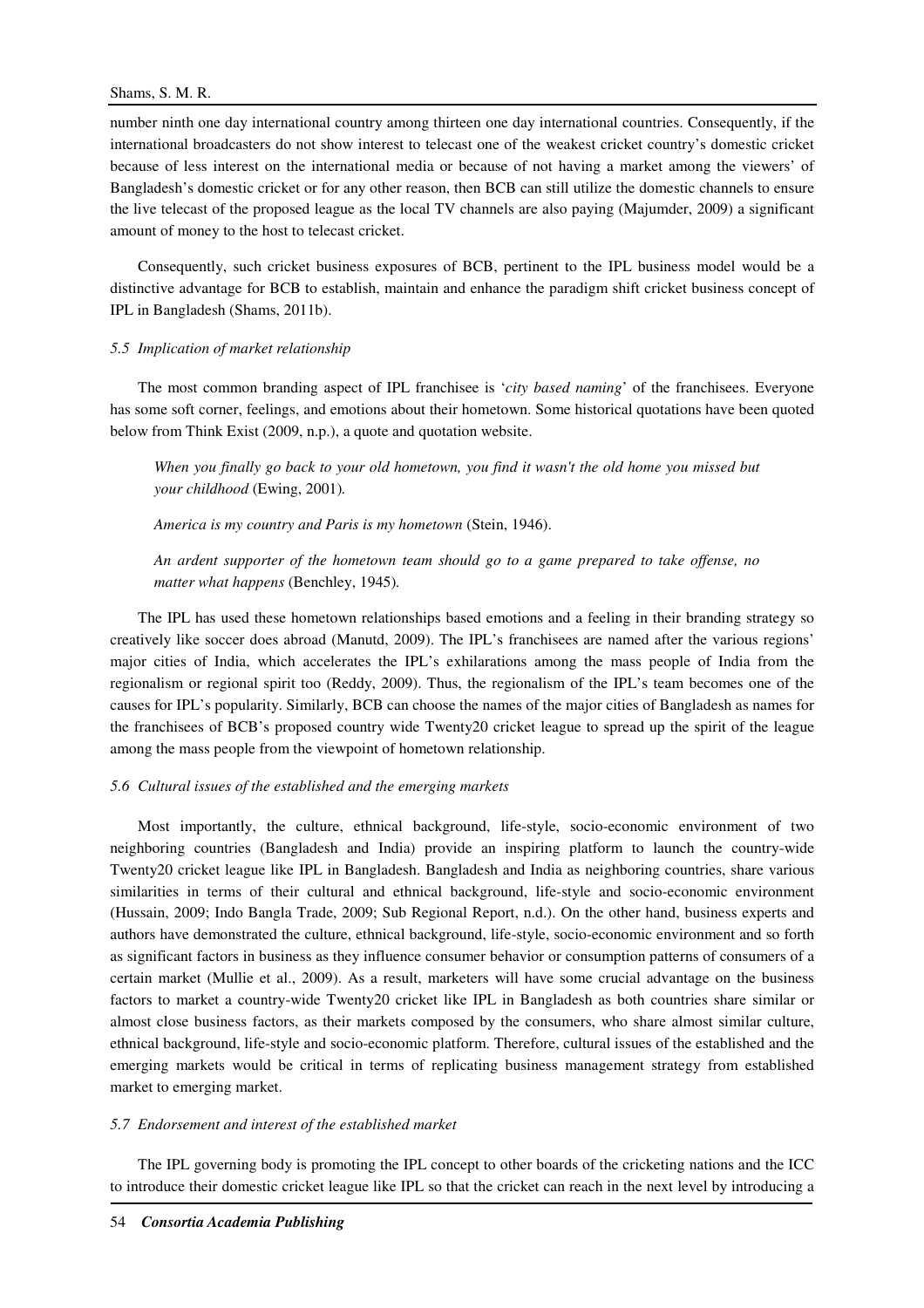global champions league comprising of the champion teams of the each nation's domestic league like UEFA (Union of European Football Association) Champions League or FIFA (Federation of International Football Association) World Club Cup (Vaishnav, 2009). Therefore, the IPL has launched a tremendous platform for BCB like other cricketing nations to gain success from the IPL business model, as well as, to help ICC to bring cricket in to the next level as a prospective global sport (Shams, 2011b). As a result, the emerging market could be able to utilize the vast experience of the established market in order to replicating business management strategy, if the emerging market could demonstrate that replicating the business model to the emerging market would be somehow beneficial for the established market too. For example, in this case, the IPL and the BCCI would be benefited by leading the cricket world and directing the ICC in order to spread up the IPL cricket extravaganza.

#### **6. Implication and conclusion**

The paradigm shift in cricket marketing through IPL is nothing but the marketing of immensely popular version of the game, the Twenty20, which is treated as the future of the game (India Twenty20, n.d.) in the line of English Premier League and American National Basketball Association's marketing practice in India focusing on the global cricket industry. The runway success of IPL and the global brand image that BCCI gained in the global cricket industry through IPL allow BCCI even to invite the global auction for Indian national team's sponsorship (Sports News, 2009). IPL concept is simple: provide spectators with a fun, fast and cost-effective spectacle (Brown, 2007). Only Twenty20 form of cricket can be used as a marketing tool to create excitement in Europe and America (Miller, 2009). Moreover, the cricket world has been promoting to include the cricket in Olympic with the Twenty20 format of the cricket for the first time in Olympic history after the 1900 Olympic Games (Meher, 2009).

Accordingly, the Twenty20 format of the game and associated business practices, similar to the IPL specify the potential revenue generating stream for BCB through a franchisee based Twenty20 cricket league like IPL. Though the opportunity in Bangladesh may not be predictable like the incredible success of India considering the much smaller market size of Bangladesh than India, the population of Bangladesh is only 162.2 million whereas the population of India is 1,132 million at the end of 2009 according to Population Council (2009). Moreover, a number of other cricketing nations are trying to adapt the IPL model in their domestic league to boost up their revenue (Shams, 2011b).

The paper attempts to become aware of the critical factors that would be crucial to replicating business management strategies from established market to emerging market. The case of IPL's market and Bangladesh market have been considered here as established and emerging markets consecutively for the Twenty20 format of cricket business. A comparative analysis between established and emerging markets has been presented from the IPL and Bangladesh market perspective, with the aim of interpreting the significance of the synthesized critical factors. Seven critical factors are identified from the findings of the study as crucial in case of replicating business management strategies from established market to emerging market. Therefore, the findings of the study influence managerial perception from the perspective of emerging market business strategies, while the strategies are learnt from any established market. Moreover, the emerging market's (the target market) norms, values, consumption pattern and other associated market issues need to be analyzed prior to implement the seven critical factors in order to replicating any strategy from established market to emerging market. The proper scanning of the market environment of the emerging market would be one of the most challenging issues here, prior to utilize any of the critical factors. All efforts could be futile due to an inaccurate identification of emerging market's latent needs and inaccurate understanding of the relevancy of any critical factor with the identified needs of the emerging market. Therefore, the implementation of the critical factors should follow only the given situation, underlying the market environment of the emerging market.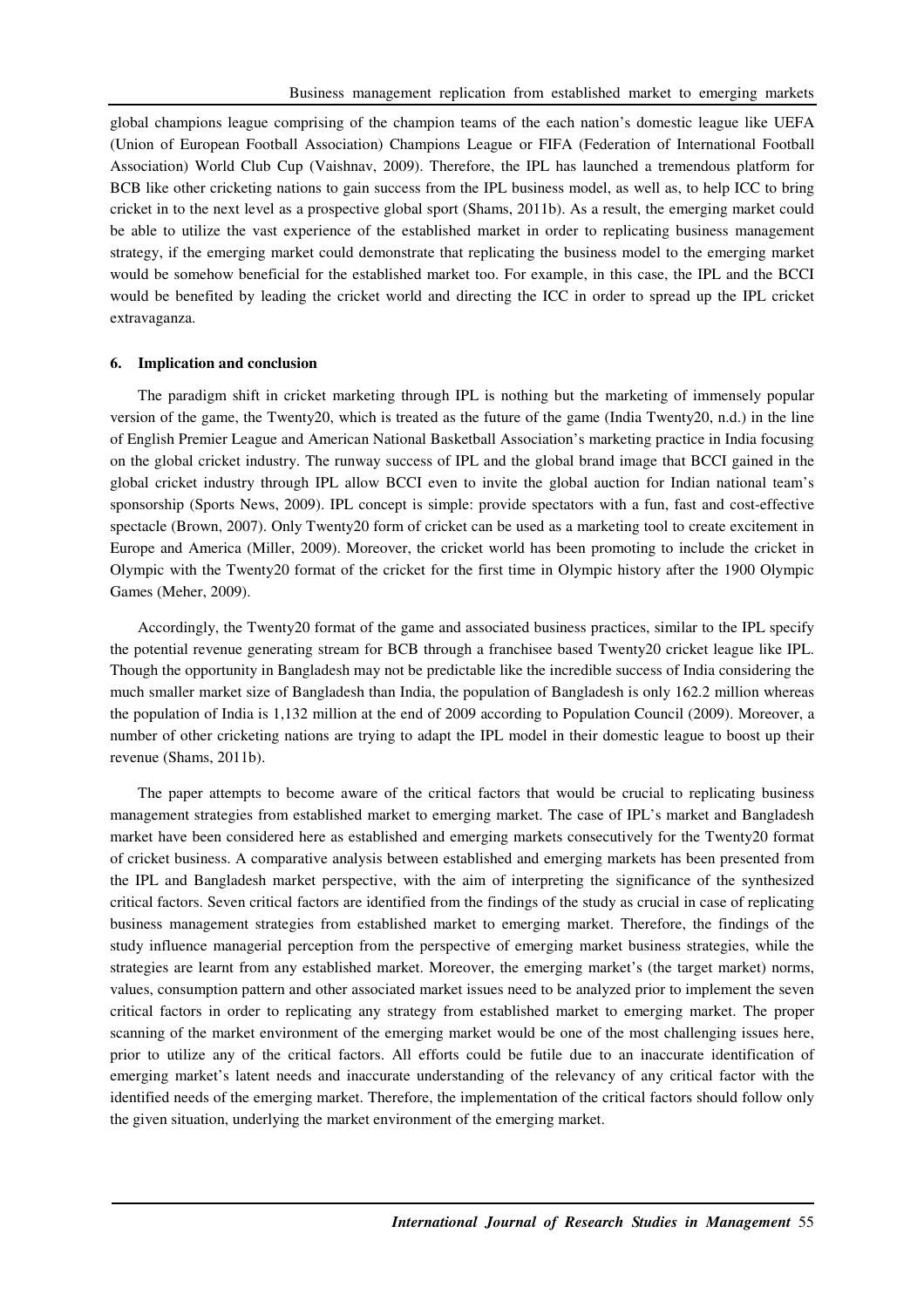*Acknowledgement*: We appreciate BCB's encouragement to conduct the research on BCB, as well as approving and supporting the research.

## **7. References:**

- Adarsh, T. (2009). *IPL hits Bollywood hard!* Retrieved December 09, 2009, from http://www.bollywood.com/ipl-hits-bollywood-hard
- A Dummies Guide to IPL. (2009). *Digital Inspiration.* Retrieved December 07, 2009, from http://www.labnol.org/sports/india-premier-league-t20-cricket/8153/
- Bangla Cricket. (2006). *Timeline of Bangladesh cricket'*. Retrieved March 14, 2010, from http://www.banglacricket.com/History/timeline.php
- Bangladesh Cricket. (2009). *Abahoni clinch Bigboss T20 cricket title*. Retrieved December 14, 2009, http://bangladeshcricket.com/news/abahani-clinch-bigboss-t20-cricket-title-221.html
- Bangladesh Domestic Season. (n.d.). *Domestic news*. Retrieved December 15, 2009, from http://www.cricketworld.com/forum/forum\_posts.asp?TID=3116
- Bangladesh National Cricket Team. (2010). *Article*. Retrieved November 17, 2007, from http://en.wikipedia.org/wiki/Bangladesh\_national\_cricket\_team
- BBC. (2009). *IPL confirms South Africa switch*. Retrieved December 09, 2009, from http://news.bbc.co.uk/sport2/hi/cricket/7958664.stm
- Brown, A. (2007). *They may have created a monster in Twenty20 cricket it's a massive hit*. Retrieved December 21, 2009, from

http://www.smh.com.au/news/cricket/they-may-have-created-a-monster-in-twenty20-cricket--its-amassi ve-hit/2007/09/14/1189276983292.html

- Corporate Cricket League. (2007). *Participant of Grameenphone corporate cricket league-2006-07*. Retrieved December 15, 2009, from http://www.tigercricket.com/Corporate06-07.aspx
- Creswell, J. W. (1998). *Qualitative inquiry and research design: Choosing among five traditions*. Thousand Oaks, CA: Sage.
- Cricket360. (2009). *IPL is India's favorite source of entertainment*. Retrieved December 11 2009, from http://www.cricket360.com/2020-ipl-is-india-s-favourite-entertainment-source.html
- Deccan Chronicle. (2011). *To rock for the tuskers*. Retrieved August 31, 2011, from http://www.deccanchronicle.com/tabloid/glam-sham/rock-tuskers-005
- Dey, I. (1995). *Reducing fragmentation in qualitative research in computer aided qualitative data analysis: Theory, methods and practice*. London: Sage.
- Gomm, R., Hammersley, M., & Foster, P. (2001). *Case study and generalization in case study method.* London: Sage.
- Hamilton, D. (1980). *Some constructing assumptions about case study research and survey analysis in towards a science of the singular: Essays about case study in educational research and evaluation*. Paper presented at the Centre for Applied Research Education Symposium, University of East Anglia, Norwich.
- Hartley, J. (1994). *Case studies in organizational research: Qualitative methods in organizational research, a practical guide*. London: Sage.
- Hartley, J. (2004). *Case study research: Essential guide to qualitative methods in organizational research*. London: Sage.
- History of Bangladesh Cricket. (2010). *Bangladesh cricket*. Retrieved March 14, 2010, from http://hubpages.com/hub/HIstory-of-bangladesh-cricket
- Home of IPL Cricket. (2009). *Kingfisher airlines becomes official umpire partners*. Retrieved December 19 2009, from http://www.iplcricketlive.com/page/94/
- Hussain, D. (2009). *Life and death in the Bangladesh-India margins*. Retrieved December 15, 2009, from http://www.opendemocracy.net/article/life-and-death-in-the-bangladesh-india-margins
- ICC. (2011). *Rankings*. Retrieved September 01, 2011, from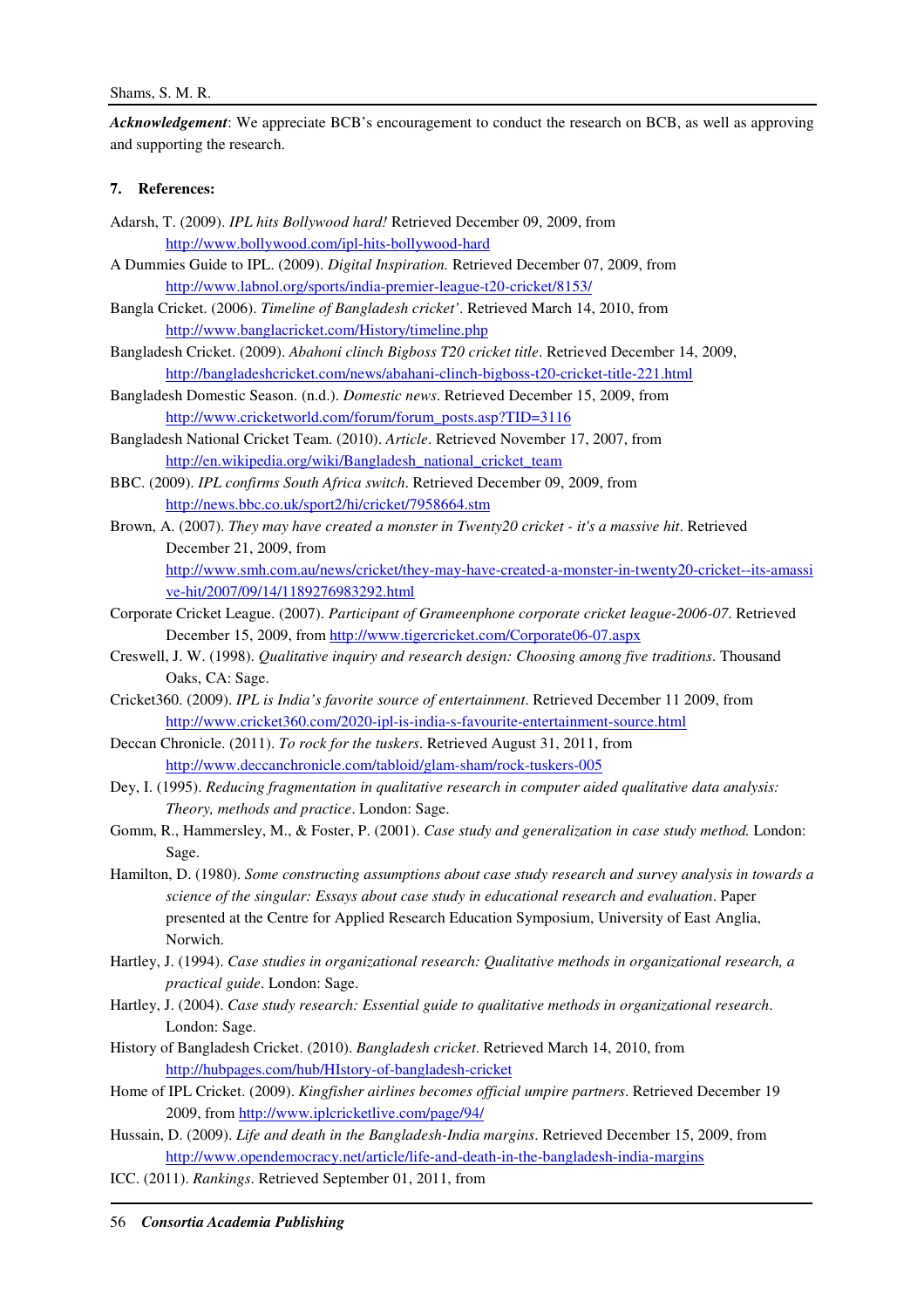http://icc-cricket.yahoo.net/match\_zone/team\_ranking.php

Incredible Marketing Success. (2009). *Indian Premier League - club cricket, but incredible marketing success.* Retrieved December 10, 2009, from

http://ezinearticles.com/?Indian-Premier-League---Club-Cricket,-But-Incredible-Marketing-Success&id =3143693

- Indian Premier League Cricket. (2009). *About IPL*. Retrieved December 07, 2009, from http://www.premierleaguecricket.in/about/
- India Twenty20. (n.d.). *Twenty20: Cricket's possible answer to football*. Retrieved December 21, 2009, from http://www.indiatwenty20.com/cricket-vs-football.htm
- Indo Bangla Trade. (2009). *Indo-Bangla trade: Focus on the north east stakeholder consultation*. Retrieved December 15, 2009, from http://www.cuts-citee.org/pdf/Event-Focus\_on\_the\_North\_East\_Stakeholder\_Consultation\_09Aug2009 .pdf
- IPL History. (n.d.). *Sports in India*. Retrieved December 19, 2009, from http://www.iloveindia.com/sports/ipl/ipl-history.html
- IPL Season Two. (2009). *IPL season 2 everyone happy with its share of pie.* Retrieved December 19, 2009, from

http://www.cricket360.com/2374-ipl-season-2-everyone-happy-with-its-share-of-pie.html

Kamaluddin, S. (2009). *Developed properly, tourism will be country's main foreign exchange earner in ten years*. Retrieved December 11 2009, from

http://www.bangladeshmonitor.net/news\_detail.php?nhid=135&CID=4

- Lee, B. (2008). *IPL has created history*. Retrieved December 19, 2009, from http://www.rediff.com/cricket/2008/feb/21lee.htm
- Mahadik, R., Prasad, S., Tawde, P., & Lyer, P. (2009). *IPL-a revolution in Indian sports and entertainment*. Retrieved December 09, 2009, from

http://www.scribd.com/doc/22765915/Rakesh-Mahadik-Pallavi-Tawde-Siny-Prasad-Poornima-Iyer

- Majumder, A. (2009). *Cricket-Bangladesh city plans to switch T20 league to Sharjah*. Retrieved December 14, 2009, from http://uk.reuters.com/article/idUKDHA26272220090831
- Manutd. (2009). *The homepage of Manchester United's website*. Retrieved December 10, 2009, from http://www.manutd.com/default.sps?pagegid={78F24B85-702C-4DC8-A5D4-2F67252C28AA}&itype =12977&pagebuildpageid=2716&bg=1
- Marketing Teacher. (2009). *SWOT analysis-Indian Premier League*. Retrieved December 10, 2009, http://www.marketingteacher.com/SWOT/indian\_premier\_league\_swot.htm
- Maurya, A. (2009). *Birth of cricketainment: A case study on sports marketing by board of control for cricket in India*. Retrieved December 07, 2009, from http://papers.ssrn.com/sol3/papers.cfm?abstract\_id=1353725
- Meher, K. (2009). *T20 cricket in Olympics is a great idea*. Retrieved December 21, 2009, from http://www.theroar.com.au/2009/06/28/t20-cricket-in-olympics-is-a-great-idea/
- Merinews. (2008). *Miracle in cricket history*. Retrieved December 18, 2009, from http://www.merinews.com/article/miracle-in-cricket-historyindian-premier-league/132943.shtml
- Miller, A. (2009). *Flintoff rejects ECB central contract*. Retrieved December 19, 2009, from http://www.cricinfo.com/england/content/current/story/424813.html
- Mullie, P., Guelinckx, I., Clarys, P., Degrave, E., Hulens, M., & Vansant, G. (2009). *Cultural, socioeconomic and nutritional determinants of functional food consumption patterns*. *European Journal of Clinical Nutrition, 63 (10), 1290-1296.* doi:10.1038/ejcn.2009.89 <http://dx.doi.org/10.1038/ejcn.2009.89>
- Molla, M. A., Das, K. P., & Ahamed, F. (2009). Bigboss T20 champion-Abahoni. *The Bangla Barta,* November, p. 31.

Muralidharan, R. (2009). *Birth of cricketainment: A case study on sports marketing by board of control for cricket in India*. Retrieved January 11, 2010, from http://my.opera.com/Muralyyy/blog/ipl-birth-of-cricketainment

Patil, A. (2009), *Anurag Patil*. Retrieved December 19, 2009, from